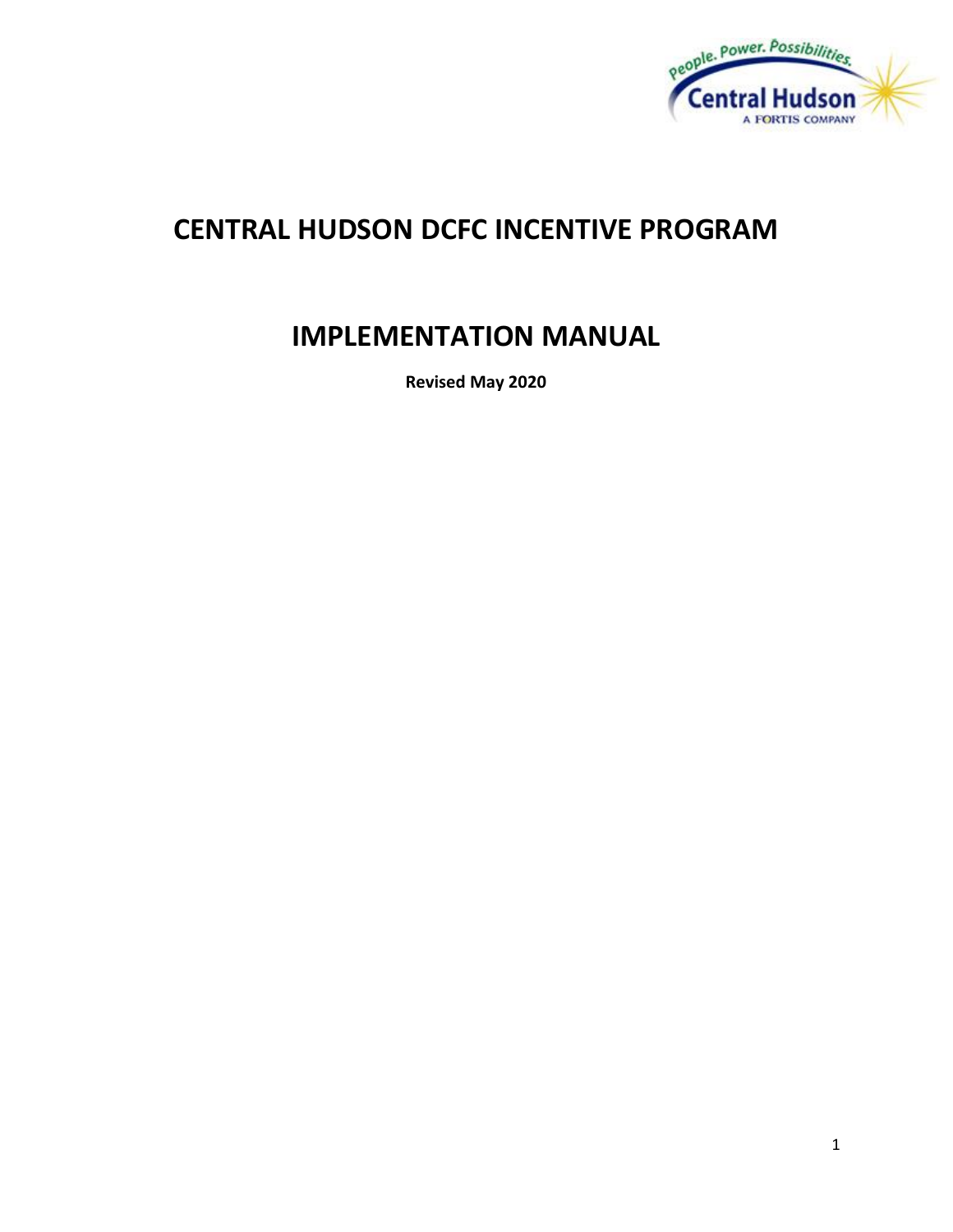

## **Table of Contents**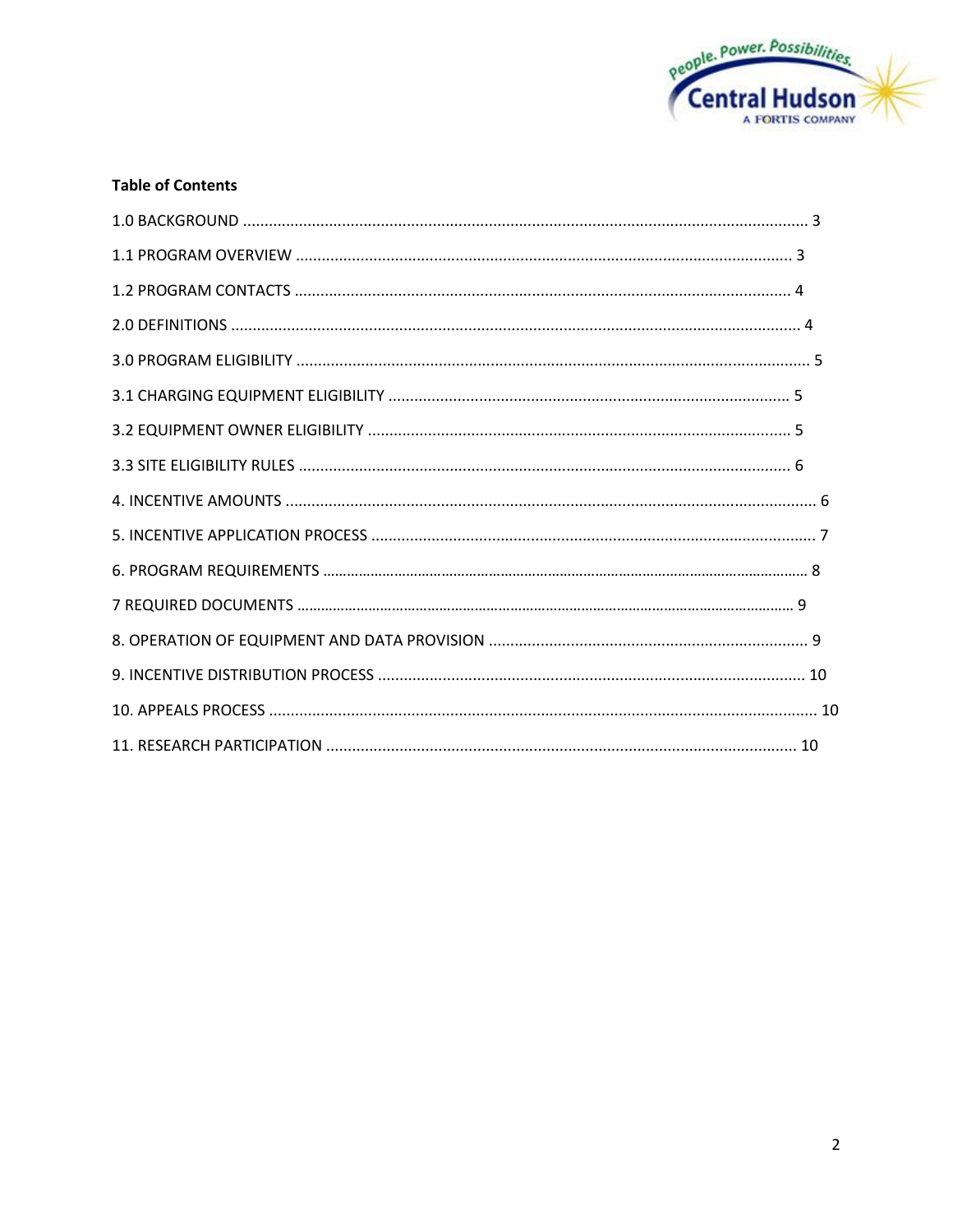

## **1.0 BACKGROUND**

The **Central Hudson DCFC Incentive Program** (Program) is an incentive program designed to accelerate the deployment of electric vehicle charging equipment in New York State. By increasing the use of electric vehicles and electric vehicle charging stations, this program benefits New York State by reducing harmful emissions and the transportation sector's dependence on petroleum. The Central Hudson Gas and Electric Corporation (CENTRAL HUDSON) developed the Program to provide incentives that reduce the cost of purchasing and installing qualified DCFC Level 3 charging equipment for use in New York State.

**Note to Applicants**: At the time an Equipment Owner's pre-application or application is approved, the most current version of the Implementation Manual and the Terms and Conditions signed by the Equipment Owner will apply.

This document constitutes the Implementation Manual for the Program. Definitions of key program parameters are located in the next section of the Manual.

# **1.1 PROGRAM OVERVIEW**

The Program is an incentive program that reduces the cost of purchasing and installing qualified DCFC Level 3 charging equipment at a New York State location that provides public charging. Public and private (both for-profit and not-for-profit) entities may participate in the Program. CENTRAL HUDSON intends to provide annual incentive payments per charging port installed upon completion of the installation of charging equipment, the provision of appropriate documentation, and after the operation of each 12-month billing cycle thereafter during the program duration.

The Program is initially offering \$4.4 million in funding for incentives and **will accept applications until December 31, 2025 or until the 100 plug program limit is reached, whichever comes first.** 

Additional information about the program, current lists of qualified charging equipment and networks, and the current amount of funding remaining in the program can be found on CENTRAL HUDSON's website, https://www.cenhud.com/my-energy/electric-vehicles/dc-fast-charging-stations/. Charging equipment and network service eligibility rules are defined in Section 3.1 of this Manual.

Equipment Owners must apply for pre-approval of an incentive payment for the purchase and installation of qualified charging equipment, which reserves funding for their charging equipment. They then must complete their installations within 1 year of the complete application and any CIAC payment and submit required documentation within one-hundred eighty (180) calendar days. Upon approval of all documentation and after 12 months of commercial operation, CENTRAL HUDSON will issue an incentive payment directly to the Equipment Owner in the form of a paper check or by electronic payment.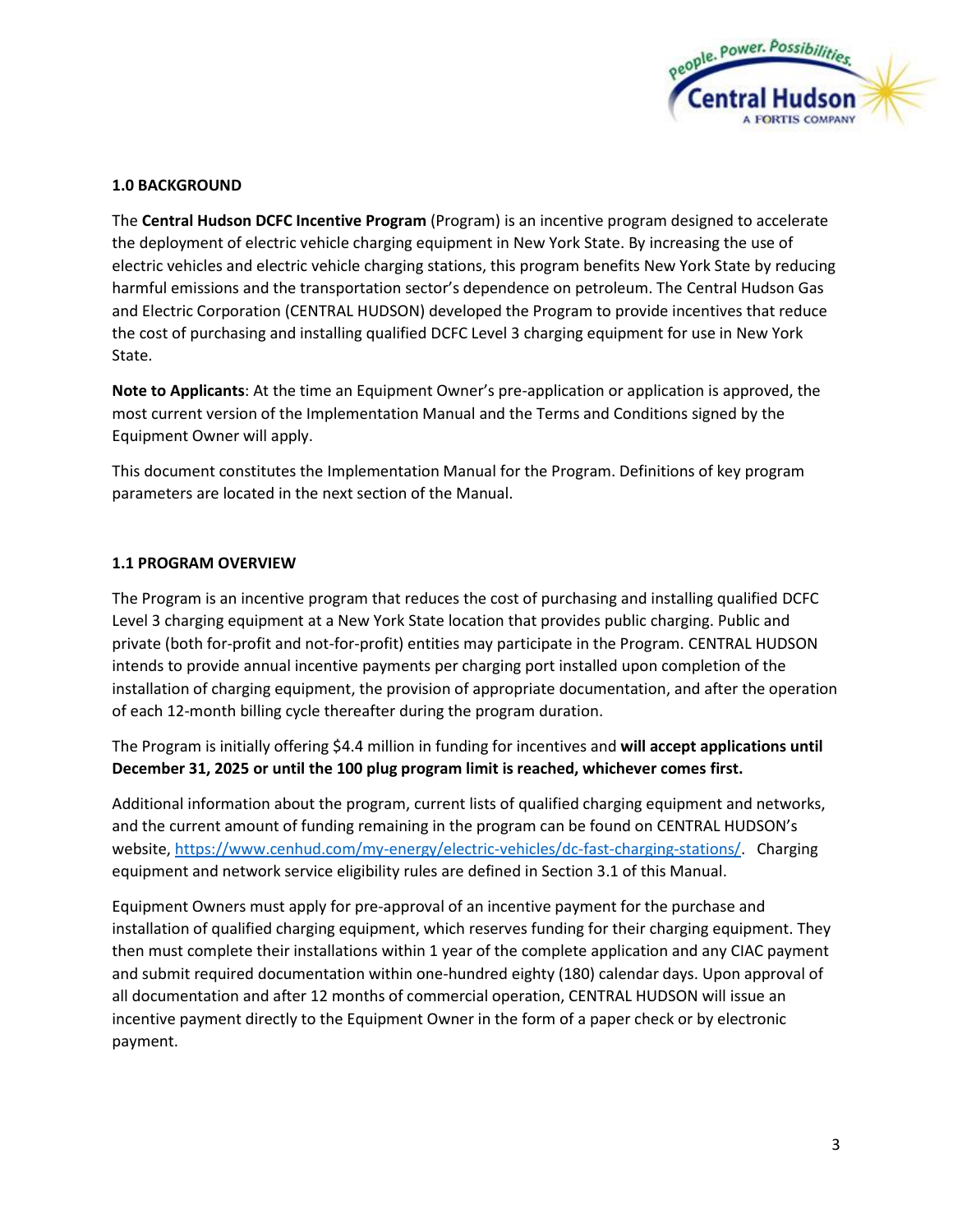

# **1.2 PROGRAM CONTACTS**

All application and program questions should be directed to the Central Hudson area District Director for the area of interest:

Poughkeepsie: Victor Narkaj [vnarkaj@cenhud.com](mailto:vnarkaj@cenhud.com) 845-486-5474

Kingston/Catskill: Jason Malizia [jmalizia@cenhud.com](mailto:jmalizia@cenhud.com) 845-334-3513

Fishkill: Robin Moore [rmoore@cenhud.com](mailto:rmoore@cenhud.com) 845-897-6152

Newburgh: Lisa Carver [lcarver@cenhud.com](mailto:lcarver@cenhud.com) 845-563-4529

# **2.0 DEFINITIONS**

**The Central Hudson DCFC Incentive Program (Program)** is a program that provides incentives for the purchase and installation of electric vehicle charging equipment in Central Hudson's service territory.

**Contribution In Aid of Construction (CIAC)** is a payment to the utility for interconnection work required beyond the service allowance specified in the tariffs. These amounts are determined by the utility during the application review process and payments must be made with 60 days to maintain qualification of the application.

**Electric Vehicle (EV)** is a four-wheel light duty vehicle capable of highway speeds that is powered fully or in part by an electric motor and is rechargeable from an external connection to an off-board electrical source.

**Electric Vehicle Charging Equipment (Charging Equipment)** is a DCFC Level 3 electric vehicle charging station that meets all requirements the program.

**Equipment Owner** is the entity that purchases the Charging Equipment. The Equipment Owner is also the recipient of the incentive payment.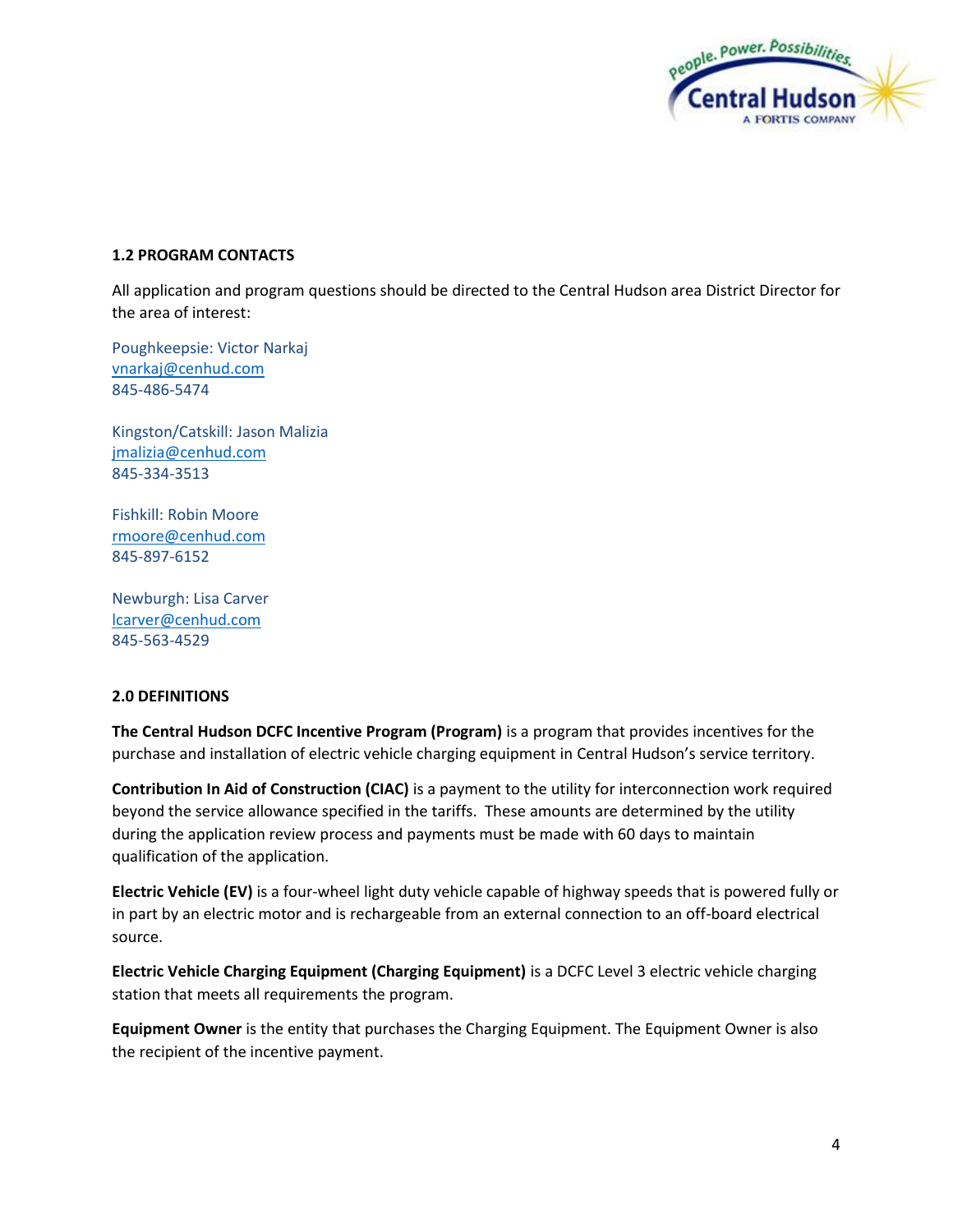

**Installation Date** is the date on which the Charging Equipment is affixed to its permanent location, connected to the electrical source, and ready for use (including connected to a network for networked Charging Equipment).

**Installer** is the entity that installs the Charging Equipment. The Installer may or may not be the same as the Equipment Owner.

**Pre-Approval Date** is the date that Central Hudson approves the Equipment Owner's application for preapproval for a DCFC incentive.

**Program Effective Date** is March 1, 2019.

**Publically Accessible** allowing access without site-specific physical access restrictions. For purposes of this incentive program, customers should not have to pay to access a participating DCFC station**.** 

**Qualified Charging Equipment** is DCFC Charging Equipment that has been approved for use in the Program. DCFC stations will be defined as those Level 3 stations that utilize either a Society of Automotive Engineers Combined Charging System (SAE CCS) plug type commonly in use by American and European manufactures (e.g., Chevrolet, BMW, Mercedes, and Volkswagen) and/or a CHAdeMO plug type commonly in use by Asian manufactures (e.g., Nissan and Mitsubishi) or any plug type capable of charging at 50 kilowatts for a 60 percent incentive payment and 75 kilowatts or greater for a full incentive payment, if co-located with a commonly accepted non-proprietary standardized plug-type. Each plug must be capable of simultaneously dispensing at 50 kW or more to qualify for the incentive. Simultaneous charging capability shall be defined as the nameplate rating of the charger divided by the number of plugs.

**Site Owner** is the owner of the site at which the Charging Equipment is installed. The Site Owner may or may not be the same as the Equipment Owner.

# **3.0 PROGRAM ELIGIBILITY**

#### **3.1 CHARGING EQUIPMENT AND NETWORK SERVICE ELIGIBILITY**

To receive an incentive payment through the Program, Equipment Owners must purchase and install one or more units of Qualified Charging Equipment that are publically accessible. The equipment must be installed after March 1, 2019. Any application in progress before March 1, 2019 where the developer had paid a CIAC prior to March 1, 2019 is not eligible for the incentive program.

Plugs must be capable of simultaneously dispensing at 50 kW or more to qualify for the incentive. Simultaneous charging capability shall be defined as the nameplate rating of the charger divided by the number of plugs. The per-plug incentive for each 50-74 kW DCFC shall be 60 percent of the total incentive, while each plug at 75 kW or greater shall receive 100 percent of the incentive payment.

For the purposes of this program, publicly accessible DCFC stations will be defined as those Level 3 stations that utilize both a Society of Automotive Engineers Combined Charging System (SAE CCS) plug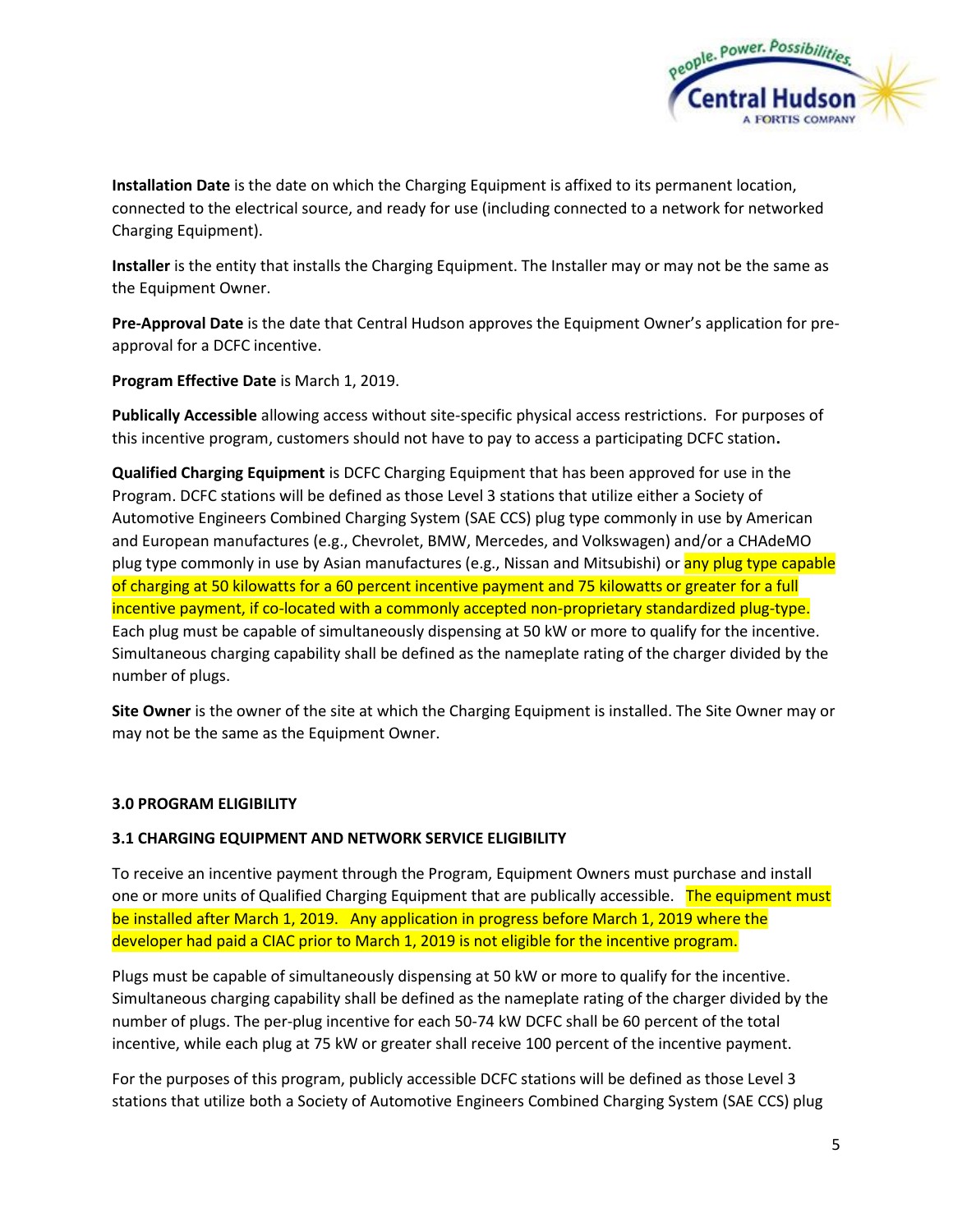

type commonly in use by American and European manufactures (e.g., Chevrolet, BMW, Mercedes, and Volkswagen) and a CHAdeMO plug type commonly in use by Asian manufactures (e.g., Nissan and Mitsubishi) or any plug type capable of charging at 50 kilowatts for a 60 percent incentive payment and 75 kilowatts or greater for a full incentive payment, if co-located with a commonly accepted nonproprietary standardized plug-type.

To ensure maximum accessibility of DCFC stations by the public, stations eligible for an incentive under this program must be usable without requiring a paid membership in a charging station network. This includes both proprietary and non-proprietary plugs. Networked stations that offer single per-use charging fees payable through a commonly accepted payment method such as cash, credit, or debit will satisfy this criterion. While payment through a smartphone application is permitted, in order to qualify as publicly accessible for purposes of this program, it may not be the only form of payment a DCFC station accepts.

# **3.2 EQUIPMENT OWNER ELIGIBILITY**

To be eligible for a Program incentive payment, an Equipment Owner must meet the following conditions:

1. Be a corporation licensed to do business in New York State, including not-for-profit corporations; a State agency or political subdivision of the State, including municipalities, school districts, and other local government entities.

2. Be an organization with an Employer Identification Number (EIN).

3. Purchase and install qualified charging equipment at a site in New York State that meets site eligibility requirements (see Section 3.3).

# **3.3 SITE ELIGIBILITY RULES**

Equipment Owners must install charging equipment at publically available sites. Publically available DCFC stations are those allowing access without site-specific physical access restrictions (e.g., supermarkets, malls, retail outlets, rest stops, visitor centers, train stations, hotels, restaurants, and parking garages or lots where DCFC stations are open to the public and will be used by a wide variety of users). For purposes of this incentive program, customers should not have to pay to access a participating DCFC station.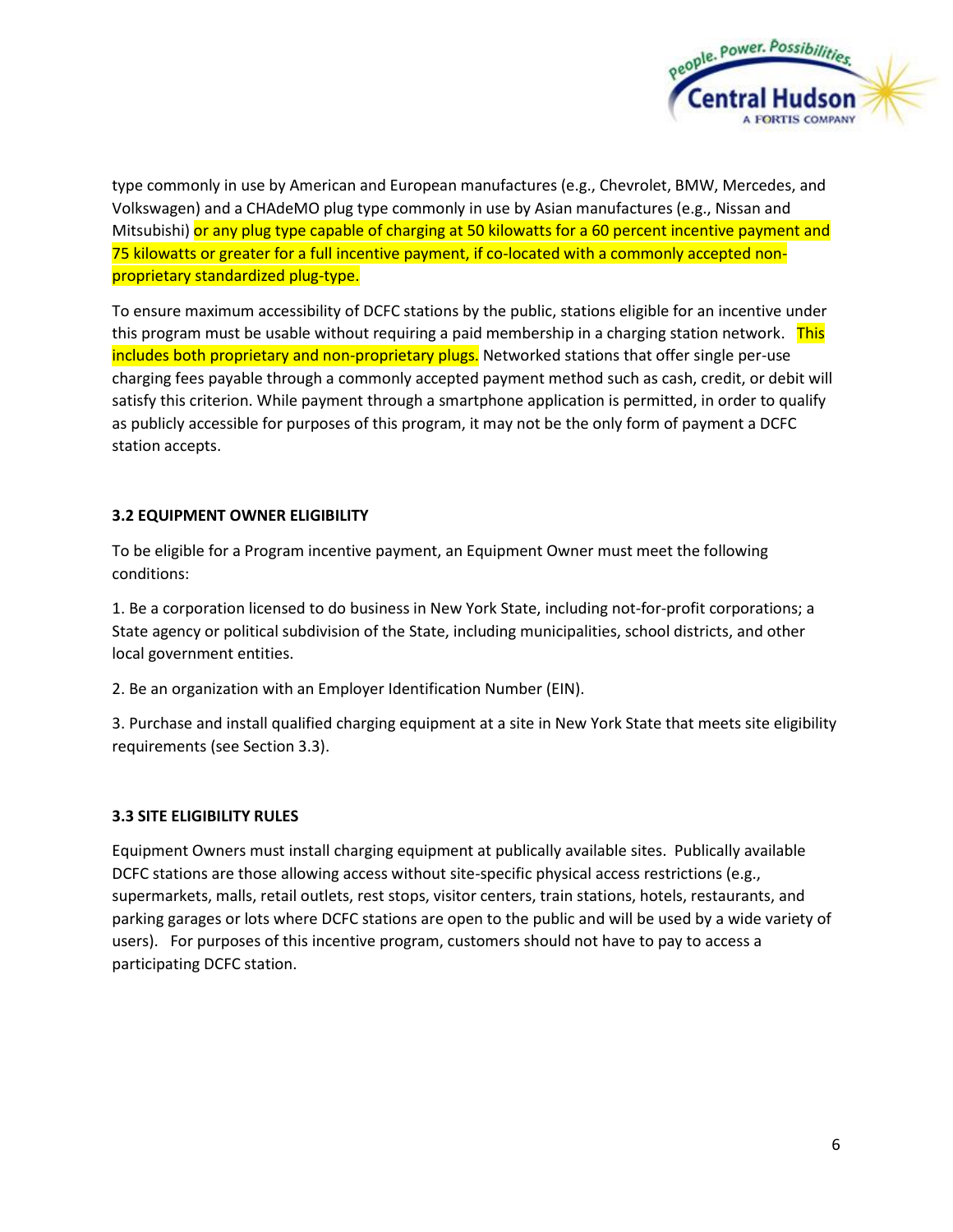

# **4. INCENTIVE AMOUNTS**

The incentive is based on the year of participation, for 2019 the incentive is \$11,000 per plug for plugs rated to dispense 75 kW or greater, declining annually by one-seventh throughout the seven year program period. Annual incentives will be earned on a per plug basis as follows:

| Eligibility<br>Year | Year 1   | Year 2   | Year 3   | Year 4  | Year 5  | Year <sub>6</sub> | Year 7  | Total    |
|---------------------|----------|----------|----------|---------|---------|-------------------|---------|----------|
| 2019                | \$11,000 | \$9,429  | \$7,857  | \$6,286 | \$4,714 | \$3,143           | \$1,571 | \$44,000 |
| 2020                |          | \$11,000 | \$9,429  | \$7,857 | \$6,286 | \$4,714           | \$3,143 | \$42,429 |
| 2021                |          |          | \$11,000 | \$9,429 | \$7,857 | \$6,286           | \$4,714 | \$39,286 |
| 2022                |          |          |          | \$9,429 | \$7,857 | \$6,286           | \$4,714 | \$28,286 |
| 2023                |          |          |          |         | \$7,857 | \$6,286           | \$4,714 | \$18,857 |
| 2024                |          |          |          |         |         | \$6,286           | \$4,714 | \$11,000 |
| 2025                |          |          |          |         |         |                   | \$4,714 | \$4,714  |

The annual per-plug incentive for plugs rated to dispense a minimum of 50 kW but less than 75 kW will be 60% of the annual incentive noted above. The total DCFC station annual incentive payment shall not exceed the total delivery cost for the twelve-month billing period in which the incentive is being calculated ("delivery cost cap"). No incentives will be earned for twelvemonth periods commencing after December 31, 2025.

# **5. INCENTIVE APPLICATION PROCESS**

CENTRAL HUDSON will pay the Incentive once the Equipment Owner has met the requirements of the Program as described in the Manual. This includes but is not limited to (1) Agreeing to all Program requirements, (2) Installing all Qualified Charging Equipment in accordance with program rules and all applicable federal, state, and local rules and regulations, and (3) Providing accurate and complete documentation of the Qualified Charging Equipment purchase and installation to CENTRAL HUDSON.

To qualify for an incentive, Equipment Owners must pre-apply for incentives. Incentives are available on a first-come, first-served basis. The level of the incentive is based on the calendar year in which the completed application is received.

To participate in the Program, the Equipment Owner must first complete [a Commercial Account](https://www.cenhud.com/static_files/cenhud/assets/pdf/comm_app.pdf)  [Application](https://www.cenhud.com/static_files/cenhud/assets/pdf/comm_app.pdf) an[d Commercial Electrical Data Form.](https://www.cenhud.com/static_files/cenhud/assets/pdf/Electric31120081222.pdf) These along with th[e Site Host agreement](https://www.cenhud.com/static_files/cenhud/assets/pdf/dcfc_site%20host%20agreement.pdf) an[d W-9](https://www.cenhud.com/static_files/cenhud/assets/pdf/w9_chge.pdf)  [Form](https://www.cenhud.com/static_files/cenhud/assets/pdf/w9_chge.pdf) should be sent to the contact listed in section 1.2. These Program Administrators shall review contractor applications for completeness and eligibility and respond to applicants within ten (10) calendar days.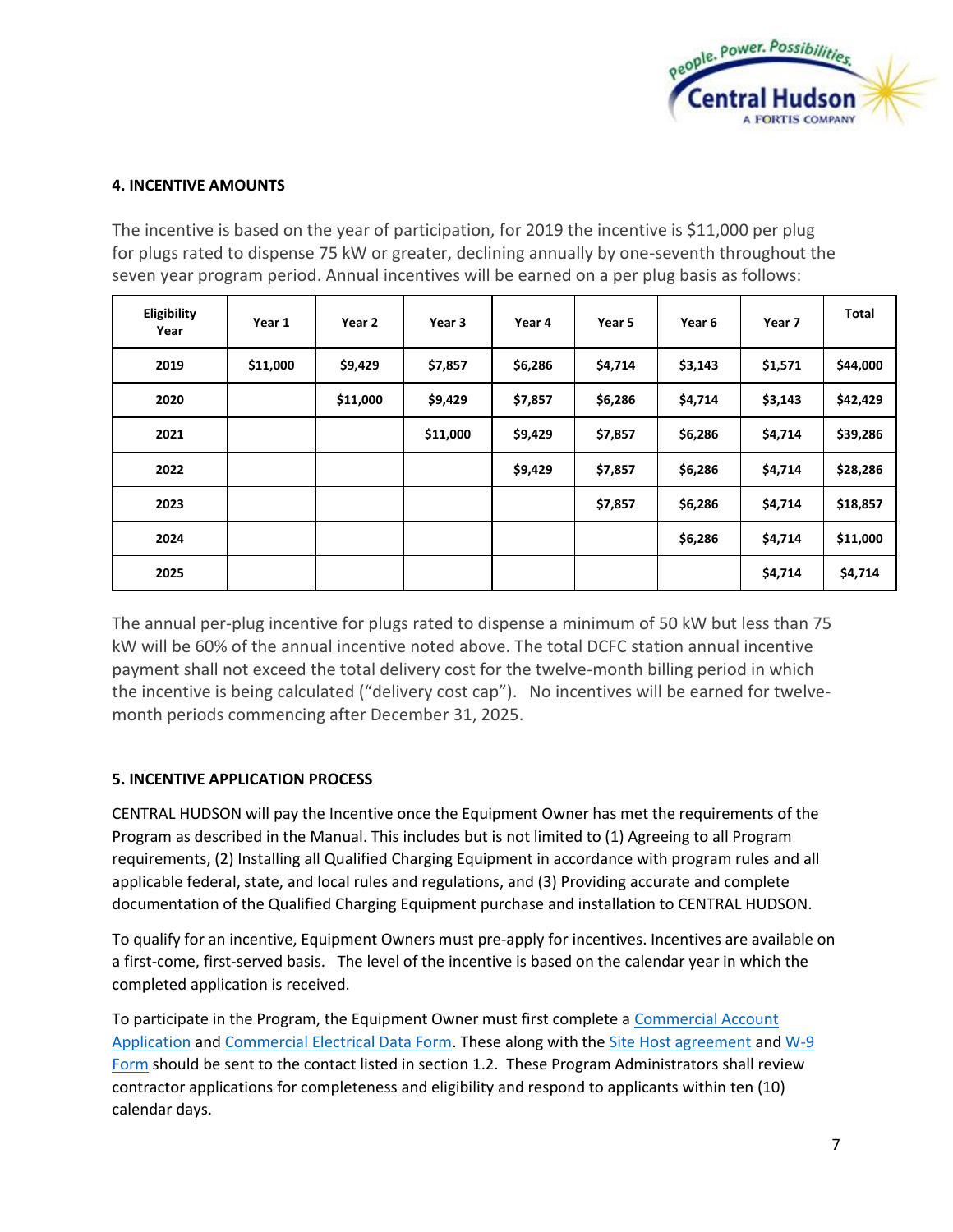

CENTRAL HUDSON will reserve program funds for the Equipment Owner and lock in the incentive rate upon successful review by the Program Administrator and CENTRAL HUDSON of the Equipment Owner's application. The incentive rate will be based on date of the completed and approved application, i.e. for the 2019 incentive rate, the application must be submitted and deemed complete by December 31, 2019. The Equipment Owner shall have sixty (60) calendar days from the Pre-Approval Date to submit any payment of CIAC. If the CIAC payment is not received within sixty (60) calendar days after the Pre-Approval Date, the pre-approval will be cancelled, the reserved funds will be released, and the Equipment Owner must reapply. The Equipment Owner will be notified of the cancellation via email. Pre-approval does not guarantee an Equipment Owner will receive any funds from the Program. Preapproval only reserves funds in the Program budget for the Equipment Owner, which can receive them contingent upon completing the Charging Equipment installation, completing all Program requirements, and submitting all required documentation.

The Program Administrator shall have ten (10) calendar days to review submitted incentive applications. Submitted applications that are complete and accurate and include all required documents will be approved. If the application is found to be complete, the date of the submittal will be the incentive date.

If an application or its required documents are determined to be incomplete, illegible, or missing required information, the Equipment Owner will be notified of the error via email and shall have fifteen (15) calendar days from the date of notification to correct any errors. If the errors are not corrected within fifteen (15) calendar days, the application will be cancelled and the reserved funds will be released. If an application is submitted but determined to be ineligible, it will be cancelled, the reserved funds will be released, and the Equipment Owner will be notified via email.

# **6. PROGRAM REQUIREMENTS**

To participate in the Program, Equipment Owners must meet or agree to the following conditions:

- 1. Sign and agree to the Equipment Owner Agreement.
- 2. Provide all required documentation about the charging equipment and installation to CENTRAL HUDSON.
- 3. Operate the charging equipment from the Installation Date to the conclusion of the program, December 31, 2025.
- 4. If the charging equipment is networked, the Equipment Owner must provide limited rights to access charging data (preferred) or establish regular recurring data transfers to CENTRAL HUDSON or its contractor for the duration of the program, as described in Section 8.
- 5. Allow CENTRAL HUDSON to share the charging equipment information, Equipment Owner contact information, and the installation address with the electric distribution utility serving that location, for the purpose of informing the utilities' system planning efforts, and with the U.S. Department of Energy, which compiles information about charging equipment to share with EV drivers through the Alternative Fuels Data Center (AFDC).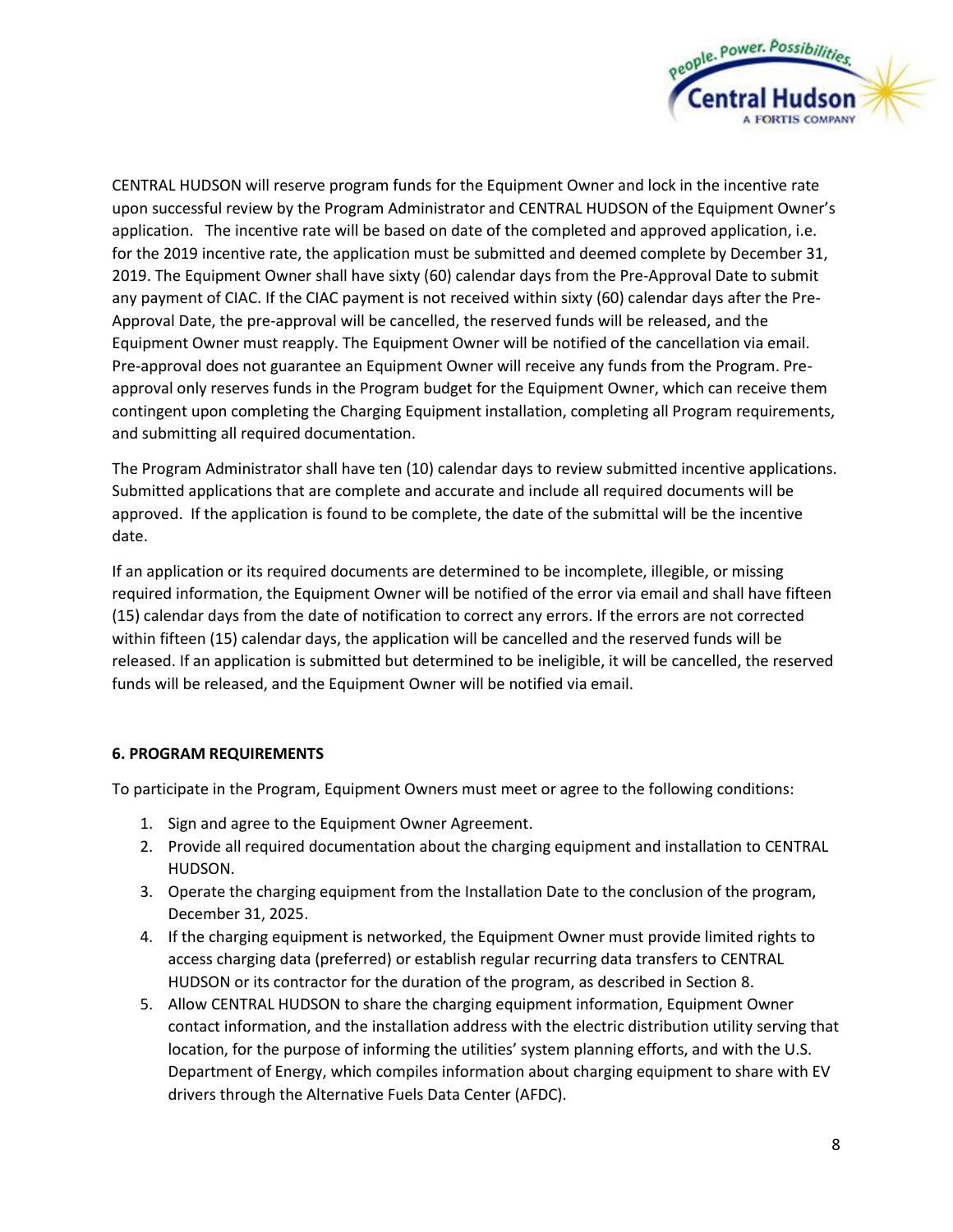

6. Agree to participate in online surveys and other research efforts that support Program goals.

# **7. REQUIRED DOCUMENTS**

#### **Equipment Owners must submit required documents for each incentive application.**

To receive approval for an incentive application, Equipment Owners must submit:

- Completed application forms (ou[r commercial account application](https://www.cenhud.com/static_files/cenhud/assets/pdf/comm_app.pdf) and the [commercial electrical](https://www.cenhud.com/static_files/cenhud/assets/pdf/Electric31120081222.pdf)  [data form\)](https://www.cenhud.com/static_files/cenhud/assets/pdf/Electric31120081222.pdf).
- Copy of Permit: Scan of building permit to install charging equipment or note from the authority having jurisdiction (AHJ) that no building permit is required.
- [Site Host Agreement:](https://www.cenhud.com/static_files/cenhud/assets/pdf/dcfc_site%20host%20agreement.pdf) Scan of signed Site Host Agreement or provide other information proving site control acceptable to CENTRAL HUDSON.
- [W-9 Form](https://www.cenhud.com/static_files/cenhud/assets/pdf/w9_chge.pdf)

To receive payment, Equipment Owners must additionally submit:

- The signe[d equipment owner agreement](https://www.cenhud.com/static_files/cenhud/assets/pdf/dcfc_incentive%20program%20agreement.pdf)
- Payment of any required Contribution In Aid of Construction (CIAC) for excess distribution facilities within 60 days of communication of those fees.
- Serial numbers and GPS coordinates for all charging equipment
- **Installed Site Photo:** Photo of the charging equipment installed so the equipment is visible at its site
- **Serial Number Photo:** Photo of the serial number on each piece of charging equipment
- **Charging Equipment Installer Certification:** Scan of signed [Charging Equipment Installer](https://www.cenhud.com/static_files/cenhud/assets/pdf/dcfc_equipment%20installer%20certification.pdf)  [Certification.](https://www.cenhud.com/static_files/cenhud/assets/pdf/dcfc_equipment%20installer%20certification.pdf) If the Equipment Owner self-installed the Charging Equipment, the Owner must still complete this form.

CENTRAL HUDSON reserves the right to require additional documentation if needed for verification of any element of incentive eligibility.

#### **8. OPERATION OF EQUIPMENT AND DATA PROVISION**

The Equipment Owner shall continue to own and operate the Charging Equipment for a period of no less than seven (7) years from the date of installation. If the Equipment Owner ceases to operate the Charging Equipment before the end of this term, CENTRAL HUDSON will cease payment of the remaining incentive and may require repayment of a portion of the incentive payment.

As part of the operation of equipment, the Equipment Owner shall provide all data requested to CENTRAL HUDSON or its contractors on a regular basis. The Equipment Owner shall either provide CENTRAL HUDSON or its contractors with limited administrative access to the network data (preferred) or by establishing regular recurring data transfers to CENTRAL HUDSON for the duration of the program